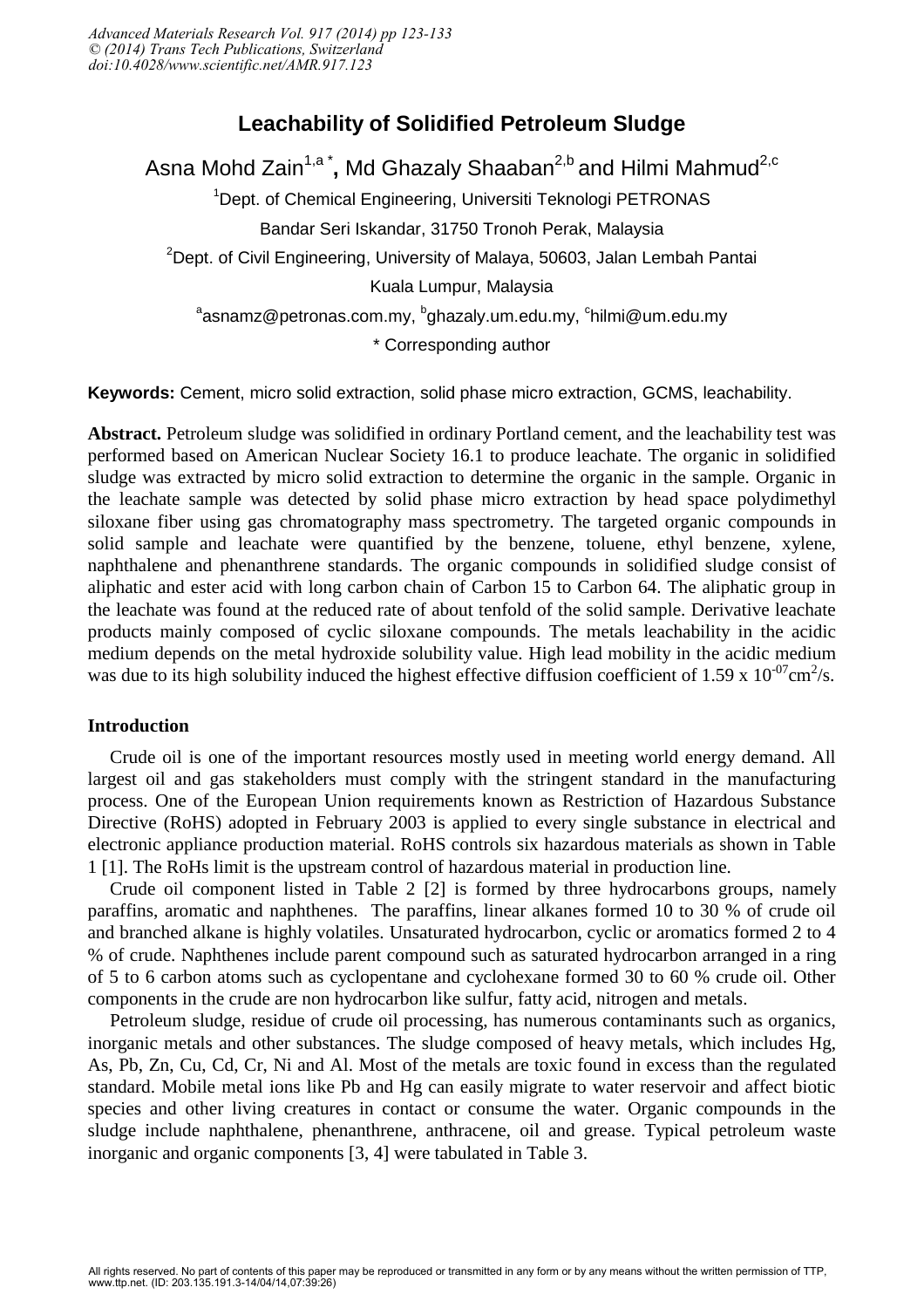| Table 1: ROHS requirement for manufactured substance |                             |
|------------------------------------------------------|-----------------------------|
| Hazardous Material                                   | <b>Regulating Standard</b>  |
| Lead                                                 | Maximum concentration of    |
| Mercury                                              | $0.1\%$ or 1000 ppm for all |
| Cadmium                                              | element except for cadmium  |
| Hexavalent chromium                                  | $0.01\%$ or 100 ppm         |
| Polybrominated biphenyl, PBB                         |                             |
| Polybrominated diphenyl<br>ether.                    |                             |
| <b>PBDE</b>                                          |                             |
| Source: $[1]$                                        |                             |

| Table 1: RoHs requirement for manufactured substance |  |
|------------------------------------------------------|--|
|------------------------------------------------------|--|

| Table 2: Crude oil components |                    |  |
|-------------------------------|--------------------|--|
| Element                       | Weight Percent (%) |  |
| C                             | 84-87              |  |
| H                             | $11 - 14$          |  |
| S                             | $< 0.1 - 8$        |  |
| O                             | $< 0.1 - 1.8$      |  |
| N                             | $< 0.1 - 1.6$      |  |
| Ni                            | Trace to 1000 ppm  |  |
| V                             | Trace to 1000 ppm  |  |
| Se                            | Trace to 510 ppb   |  |
| ררי ה                         |                    |  |

Source: [2]

Table 3: Typical petroleum waste component

| Component                     | Common Ranges $(\mu g/L)$   |  |
|-------------------------------|-----------------------------|--|
| Inorganics:                   |                             |  |
| Mercury, Hg                   | $< 0.2^1$                   |  |
| Cadmium, Cd                   | $\leq 5^1$                  |  |
| Lead, Pb                      | < 50 <sup>1</sup>           |  |
| Zinc, Zn                      | $< 500 - 1000$              |  |
| Copper, Cu                    | $3 - 500$                   |  |
| Nickel, Ni                    | $6 - 500$                   |  |
| Chromium, Cr (Total)          | $<$ 500 or $<$ 1000 Cr (IV) |  |
| Arsenic, As                   | $0.55 - 100$                |  |
| Cobalt, Co                    | < 500                       |  |
| Iron, Fe                      | $<$ 3000-5000               |  |
| Vanadium, V                   | < 1000                      |  |
| Organics:                     |                             |  |
| Naphthalene                   | $1.15^2$                    |  |
| 2-Methylnaphthalene           | $1.71^2$                    |  |
| Phenanthrene                  | 1.11 <sup>2</sup>           |  |
| Anthracene                    | $1.10^2$                    |  |
| Oil                           | 50-5000                     |  |
| $[3], \frac{2}{4}$<br>Source: |                             |  |

Water soluble compound of crude oils and refined products include a wide variety of toxic compound to plant and animal. Aromatic compound is more toxic than aliphatic and middle molecular weight constituents are more toxic than high molecular weight tars. Low molecular weight compounds are generally unimportant because there are volatile and rapidly lost to the atmosphere. Some of the hydrocarbons are toxic to human and have a carcinogenic effect like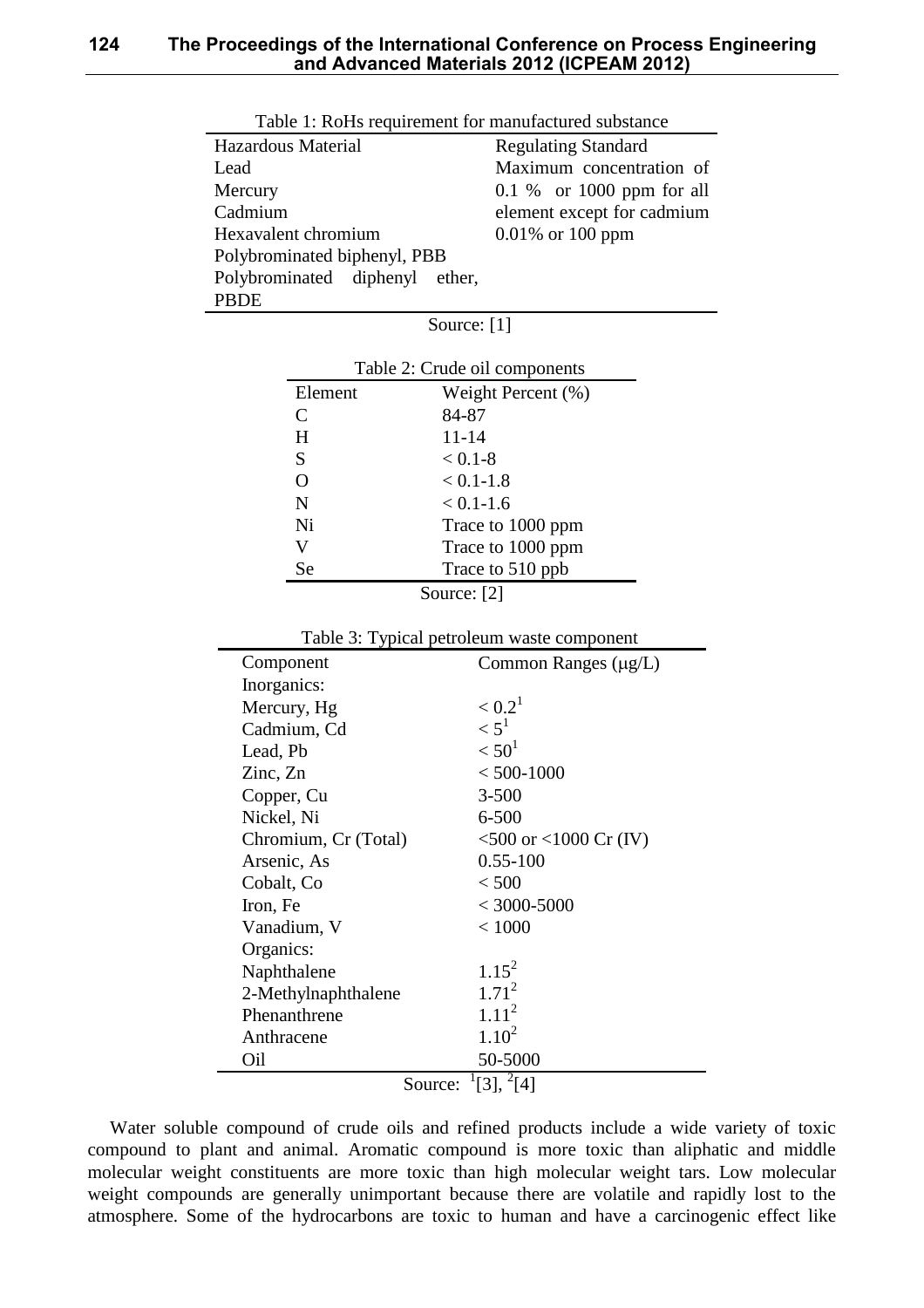polycyclic aromatic hydrocarbon (PAH) which enters into the human body through the food chain. EQA (Scheduled Waste) 2005 coded oily waste based on its sources as SW308, SW310, SW311 and SW314 for oil tanker, oil storage tank, wastewater treatment residue and plant maintenance operation accordingly [5].

The BTEX compounds after treatment in the final effluent are in the range of  $< 0.001$  to 0.1 mg/L as shown in Table 4 [4] and the drinking water standard use as a comparison [6]. The objective of the current study was to investigate the organic compounds present in the solidified sludge, and in the leachate generated by American Nuclear Society (ANS) 16.1. Stabilization and solidification (S/S) of sludge was used to immobilize the contaminant in the sludge for final disposal. The leaching test was conducted to produce leachate to investigate the migration of contaminant in the solidified sludge.

| Volatiles     | Wastewater                                    | Drinking Water      |  |
|---------------|-----------------------------------------------|---------------------|--|
| Compound      | $(mg/L)^{1}$                                  | Standard $(mg/L)^2$ |  |
| Benzene       | $< 0.001 - 0.1$                               | 0.005               |  |
| Toluene       | total                                         | 2.0                 |  |
| Ethyl benzene |                                               | 0.66                |  |
| Total xylene  |                                               | 0.44                |  |
|               | Source: $\frac{1}{4}$ [4], $\frac{2}{16}$ [6] |                     |  |

Table 4: BTEX in the final effluent wastewater and drinking water

## **Materials**

**Binder Materials.** The binder used in the study was ordinary Portland cement (OPC) based on Malaysian Standard 522 Part 1 2003 supplied by Lafarge Malaysia. The main compounds of the cement include calcium oxide, CaO and silica oxide,  $Si<sub>2</sub>O$  with 64.96 and 21.41 % weight accordingly.



Fig. 1: Organic compounds in the sludge

**Waste Materials.** Petroleum sludge in form of semisolid containing 53.8 % moisture and significant amount of volatile solid of 92.0 % [7] used for S/S process was retrieved from a local refinery wastewater treatment plant. Oil and grease in the sludge attributed to 39.23 % weight [8]. Significant amount of BTEX, naphthalene and phenanthrene were found in the sludge as depicted by Figure 1 determined by USEPA 8260b [9]. Metals concentration in the OPC, waste sludge and solidified OPC & waste were determined by nitric acid digestion method APHA 3030E [10] as depicted in Figure 2.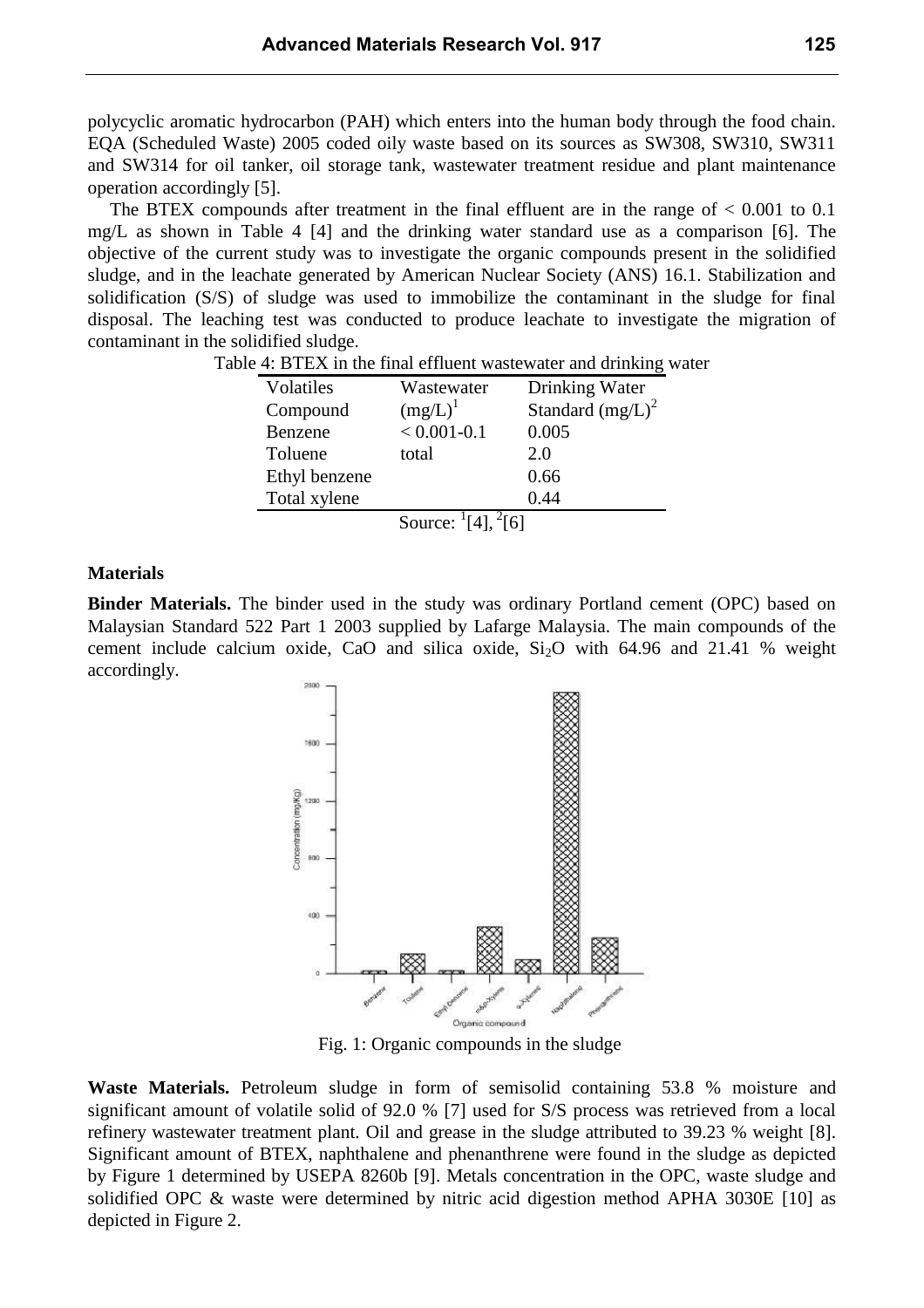

Fig. 2: Metals in OPC, waste and solidified OPC & waste

#### **Method**

The sludge was mixed with OPC at cement to sludge ratio of 8, and water to cement ratio of 0.45 to form solidified sludge. The simplified flowchart of S/S process is illustrated in Figure 3. Solidified sludge organic compounds were extracted by the microscale solvent extraction (MSE) according to USEPA SW-846 method 3570 [11]. The solid sample was extracted into Fluka analytical methylene chloride solvent with solid to the liquid ratio of 0.20. The sample was agitated by end-to-end rotation for 4 hours using rotary agitator. The solvent containing organic compounds was separated from solid by glass fiber filter. The solvent was preconcentrated using a 25 mL Supelco Kuderna Danish (KD) concentrator by water bath heating at temperature of 60 to 65ºC until the final volume of 1 to 2 ml remains in the receiving vessel. The heating was conducted in the fume hood to prevent any spillage of solvent. Schematic diagram of solid sample extraction is illustrated in Figure 4.



Fig. 3: Simplified flowchart of solidified sludge organic extraction

The leachability sample was performed by ANS/ANSI 16.1 [12]. Solid phase micro extraction (SPME) was developed by Pawliszyn and Belardi [13]. SPME was conducted based on two steps, the extraction and desorption of extracted compound as in Figure 5. Solid phase micro extraction (SPME) was used to extract the organic compounds from leachate of solidified sludge. SPME principles are based on the extraction of organics by fiber layer coated on the surface of a fused silica needle. The SPME optimization can be made by controlling contact time, agitation and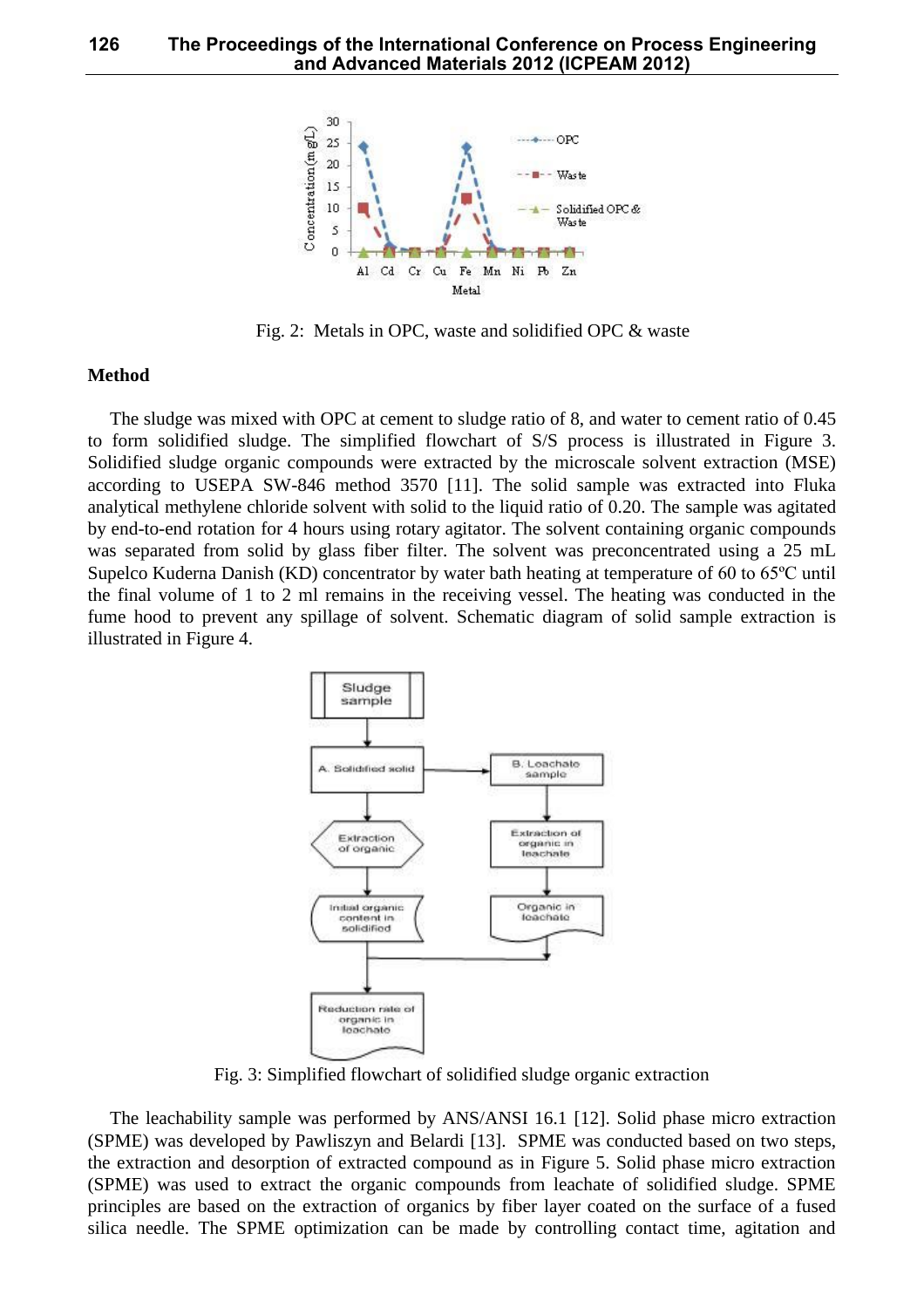temperature of extraction parameters [14, 15]. Suitable polydimethyl siloxane (PDMS) fiber with thickness of 100 µm was used for targeted analyte extraction of non polar hydrocarbons. Optimum SPME parameters are listed in Table 5 for the organic compounds determination. Inorganic metals were determined by Perkin Elmer ICP-OES.



Fig. 4: Solid sample extraction and preconcentration



Fig. 5: Absorption and desorption of organic compounds in the sample

| Lable 5. Operating parameters for OCMS |                           |
|----------------------------------------|---------------------------|
| Operating parameter                    | Values                    |
| Column oven temperature                | $50(4 \text{ min}) - 150$ |
| $(C^{\circ}C)$                         | $(8^{\circ}C/min) - 280$  |
|                                        | $(12^{\circ}C/min)$ , 310 |
|                                        | $(5^{\circ}C/min, 5 min)$ |

Table 5: Operating parameters for GCMS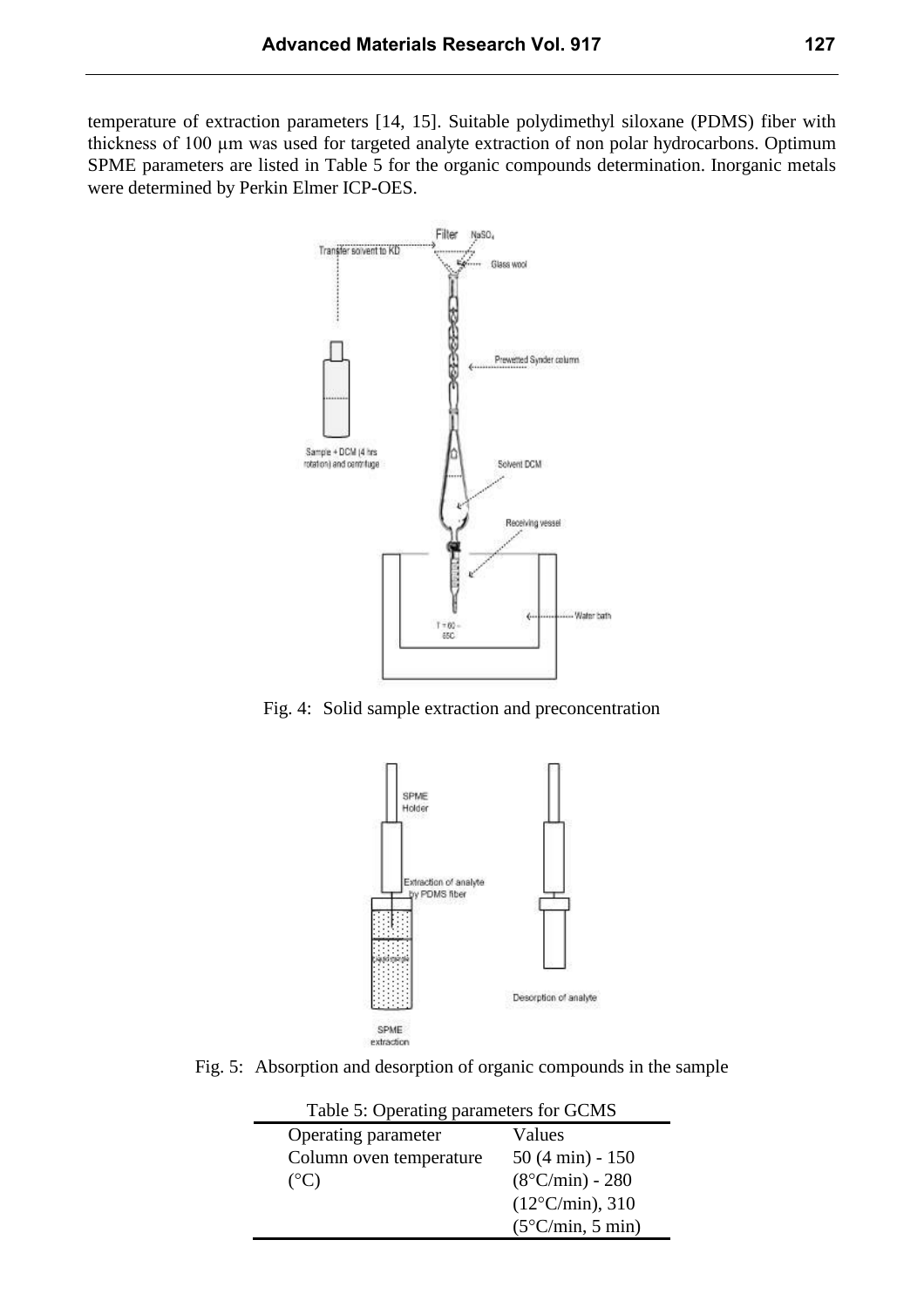### **128 The Proceedings of the International Conference on Process Engineering and Advanced Materials 2012 (ICPEAM 2012)**

| Injection temperature $({}^{\circ}C)$ | 250                 |
|---------------------------------------|---------------------|
| Injection mode                        | <b>Splitless</b>    |
| Absorption time (min)                 | 25                  |
| Desorption time (min)                 |                     |
| Incubation time (min)                 |                     |
| Ion source                            | Electron ionization |
| Extraction agitation (rpm)            | 250                 |

The extracted organic compounds in the solvent were measured by Shimadzu QP2010 GCMS. The solidified sludge and leachate were analyzed for the organic compounds based on modification of method 8270d [16] and 8260c [17], USEPA SW-846, according to the amended method for determination of extractable petroleum hydrocarbon [18]. Column used was Rtx-5MS with 30 m length x 25 µm diameter. Post run of 30 minutes for conditioning the fiber was conducted prior to sample analysis.

# **Results**

**Organic Compounds in the Solidified Sludge.** Organic compounds in the solidified sludge were determined by the total-ion chromatogram (TIC) of the GCMS and external standard calibration curves [19] for the targeted compounds. The targeted compounds are benzene, toluene, ethyl benzene, xylenes, naphthalene and phenanthrene. None of the targeted aromatic compounds present in the solid sample since the aromatic form only 5 percent of the hydrocarbon content which already vaporized during the mixing process. Non targeted organic compound in the samples was determined based on Eq. 1 using the internal USEPA standard based on Method AK 102 for the determination of diesel range organics [20]. The concentration of organic compound found in the OPC-sludge is shown in Table 6.

 $(1)$ Where,  $C_s$  = concentration of sample, mg/kg  $A_x$  = response of sample, area  $C_{st}$  = concentration of standard,  $\mu$ g/mL *RF* = response factor of standard  $A_{st}$  = response of standard, area  $V_t$  = volume of final extract, mL  $V_s$  = volume of sample extracted, L or Kg  $D =$  dilution factor, if no dilution use  $D = 1$ 

Hydrocarbons found in solidified sludge mainly the aliphatic groups and ester acids consist of Carbon 15 to Carbon 64. The main component includes tetracosane, hexatriacontane, hexadecane and octadecane; all are straight chain alkanes and 1, 2-benzenedicarboxylic acid, diisooctyl ester. Branched alkanes were also found in the solidified sludge such as pentadecane, 2, 6, 10-trimethyl.

**Organic Compounds in the Leachate.** On the other end, leachate of OPC-sludge contained mainly organic acid and cyclic siloxane compounds. Siloxane compound is a dissolution product of chemical reaction between silica in cement and organic compound by carboxylic acid. The organic compounds found in the leachate sample are tabulated in Table 7.

Organic leachate products from solidified sludge are in form of reduced hydrocarbon ring such as Carbon 14 and Carbon 18 as a result of hydrocarbon reaction with acetate ions, or the chemical reaction of hydrocarbon with carbonic acid and silane, forming cyclic siloxane hydrocarbon. The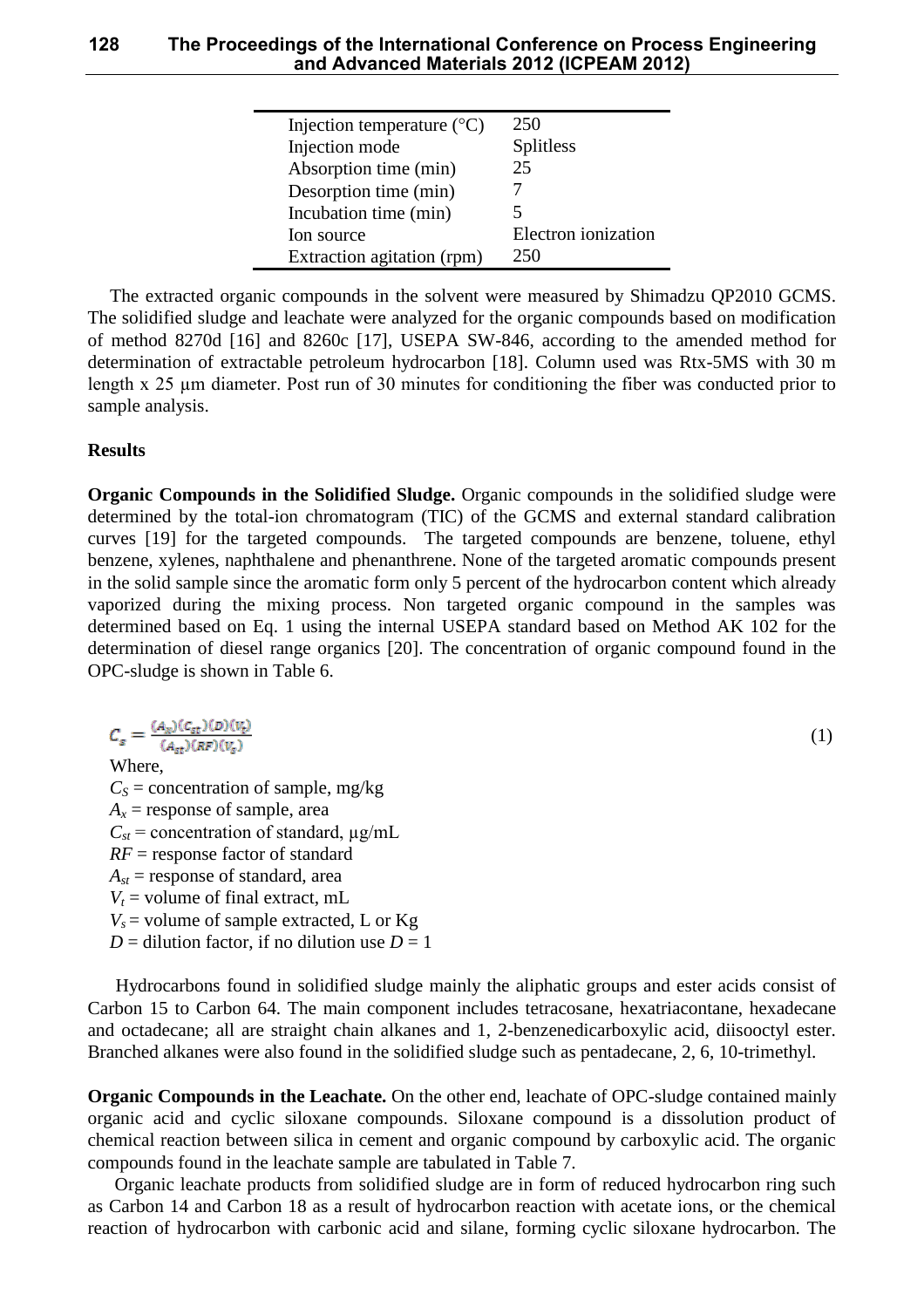aliphatic hydrocarbon was also found in the leachate, but the value was found at reduced rate of about tenfold of the solidified sludge, for instance, heneicosane. Heneicosane remains due to limited free ions available in the solution. Hydrocarbon molecular structures in the leachate are represented in Figure 6 based on mass spectral library of NIST08s.Lib.

| Table 6: Concentration of organic compounds in the solidified sludge |                                               |                   |
|----------------------------------------------------------------------|-----------------------------------------------|-------------------|
| Concentration                                                        | Organic Compound                              | Formula           |
| (mg/L)                                                               |                                               |                   |
| 38.95                                                                | Pentadecane                                   | $C_{15}H_{32}$    |
| 55.97                                                                | Hexadecane                                    | $C_{16}H_{34}$    |
| 14.90                                                                | Pentadecane, 2,6,10-trimethyl                 | $C_{18}H_{38}$    |
| 135.31                                                               | Octadecane                                    | $C_{18}H_{38}$    |
| 89.28                                                                | Nanodecane                                    | $C_{19}H_{40}$    |
| 140.90                                                               | Hexadecane, 2,6,10,14-tetramethyl             | $C_{20}H_{42}$    |
| 87.47                                                                | Eicosane                                      | $C_{20}H_{42}$    |
| 86.08                                                                | Heneicosane                                   | $C_{21}H_{44}$    |
| 84.81                                                                | Docosane                                      | $C_{22}H_{46}$    |
| 120.07                                                               | 1,2-Benzenedicarboxylic acid, diisooctylester | $C_{24}H_{38}O_4$ |
| 149.59                                                               | Tetracosane                                   | $C_{24}H_{50}$    |
| 23.30                                                                | Decanedioic acid, bis(2-ethylhexyl) ester     | $C_{26}H_{50}O_4$ |
| 43.46                                                                | Dotriacontane                                 | $C_{32}H_{66}$    |
| 69.94                                                                | Tetratriacontane                              | $C_{34}H_{70}$    |
| 145.22                                                               | Hexatriacontane                               | $C_{36}H_{74}$    |
| 11.13                                                                | Tetrapentacontane                             | $C_{64}H_{110}$   |



Fig. 6: Molecular structure of leachate organic compounds (a) cyclonanosiloxane octadecamethyl, (b) cyclooctasiloxane hexadecamethyl (c) propanoic acid, 2-methyl, 1-(1,1-dimethyl)-2-methyl-1,3 propanedyl ester and (d) heneicosane

| Table 7: Concentration of organic compounds in the leachate |                                             |                       |
|-------------------------------------------------------------|---------------------------------------------|-----------------------|
| Concentration                                               | Organic compound                            | Formula               |
| (mg/L)                                                      |                                             |                       |
| 2.15                                                        | Cycloheptasiloxane, tetradecamethyl         | $C_{14}H_{42}O_7Si_7$ |
| 2.10                                                        | Tetradecanoic acid                          | $C_{14}H_{28}O_2$     |
| 12.18                                                       | Propanoic acid, 2-methyl, 1-(1,1-dimethyl)- | $C_{16}H_{30}O_4$     |
|                                                             | 2-methyl-1, 3-propanedyl ester              |                       |
| 1.09                                                        | Cyclooctasiloxane, hexadecamethyl           | $C_{16}H_{48}O_8Si_8$ |
| 4.26                                                        | Cyclononasiloxane, octadecamethyl           | $C_{18}H_{54}O_9Si_9$ |
| 1.88                                                        | Heneicosane                                 | $C_{21}H_{44}$        |
| 2.47                                                        | Squalane                                    | $C_{30}H_{50}$        |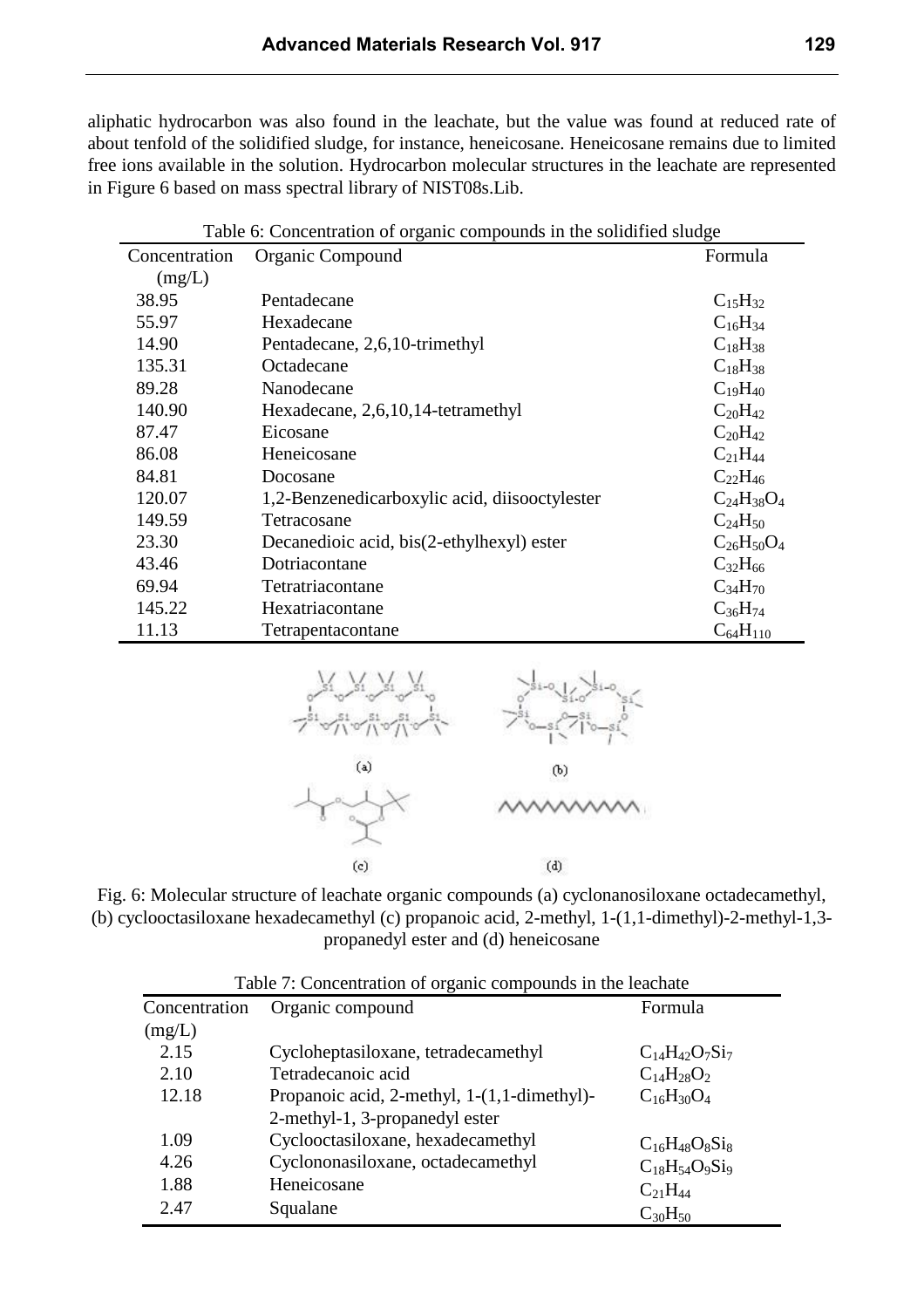### **130 The Proceedings of the International Conference on Process Engineering and Advanced Materials 2012 (ICPEAM 2012)**

**Metal Leaching.** Solidified waste constitutes of porous matrix and has void portion. The leaching of metal was induced by dissolution, diffusion or wash-off of the exposed surface matrix to the leaching agents. In ground water, the leaching rate is controlled by the molecular diffusion. But in acidic condition, the supply of  $H^+$  limits the leaching rate but after hydrogen ions depleted, the molecular diffusion is controlling the leaching rate. Molecular diffusion is driven by the concentration gradient of the constituent in solution and solid. The flux of constituent location is described by first Fick's law. The leaching rate, *l* of metals in the solidified sludge was determined based on Eq. 2 [21]. The effective diffusion coefficient, *D<sup>e</sup>* of metals was determined by Eq. 3.

$$
Learning\ rate\ (l) = \frac{a_n}{A_0} \frac{V}{St_n} \tag{2}
$$

$$
D_{\varrho} = \pi \left[ \frac{a_n / A_0}{\Delta t_n} \right] \left[ \frac{V}{s} \right] \left[ \frac{1}{2} \left( t_n^{1/2} + t_n^{1/2} \right) \right]^{1/2} \tag{3}
$$

Where  $D_e$  = effective diffusion coefficient, cm<sup>2</sup>/s,  $a_n$  = contaminant loss during leaching period *n*, mg,  $A_0$  = initial amount of a contaminant present in the specimen, mg,  $S$  = surface area of the specimen, cm<sup>3</sup>,  $V =$  volume of the specimen, cm<sup>3</sup> and  $\Delta t_n =$  duration of the leaching interval,  $t_n$ *tn-1.*

|       | Table 8: Diffusion coefficient of metals in acidic medium |
|-------|-----------------------------------------------------------|
| Metal | Diffusion Coefficient $\text{cm}^2\text{/s}$ )            |
| Al    | 7.81 x $10^{-15}$                                         |
| Mn    | $1.2 \times 10^{-14}$                                     |
| Zn    | $1.08 \times 10^{-12}$                                    |
| Рh    | $1.59 \times 10^{-07}$                                    |

The leaching rates of nine metals namely, Cu, Fe, Mn, Al, Cd, Cr, Ni, Pb and Zn leached from solidified sludge via acetic acid (HA) and deionized water (DI) are depicted in Figure 7. Leaching of metal occurs immediately, but significant metal leached was observed after few days until about two months before equilibrium at pH 9.5 whereby acetate ions are dominating the solution while free hydronium ions are depleting. The  $H^+$  ions have facilitated Cd, Cr, Mn, Ni and Pb to reach a maximum leaching rate. The significant metal diffusion rate was observed for selected metals as tabulated in Table 8. Pb has the highest leaching rate compare to other metals since it is one of the mobile metals with the  $D_e$  of 1.59 x  $10^{-07}$ cm<sup>2</sup>/s. The high solubility of lead hydroxide of 20 mg/L [22] has contributed to its mobility. Lead found in the sample was originated from OPC binder as lead is ubiquitous element in the environment. Iron has the lowest diffusion coefficient, 7.81 x  $10^{-15}$ cm<sup>2</sup>/s in acetic acid solution due to its low hydroxide solubility of 5 x 10<sup>-4</sup> mg/L [22].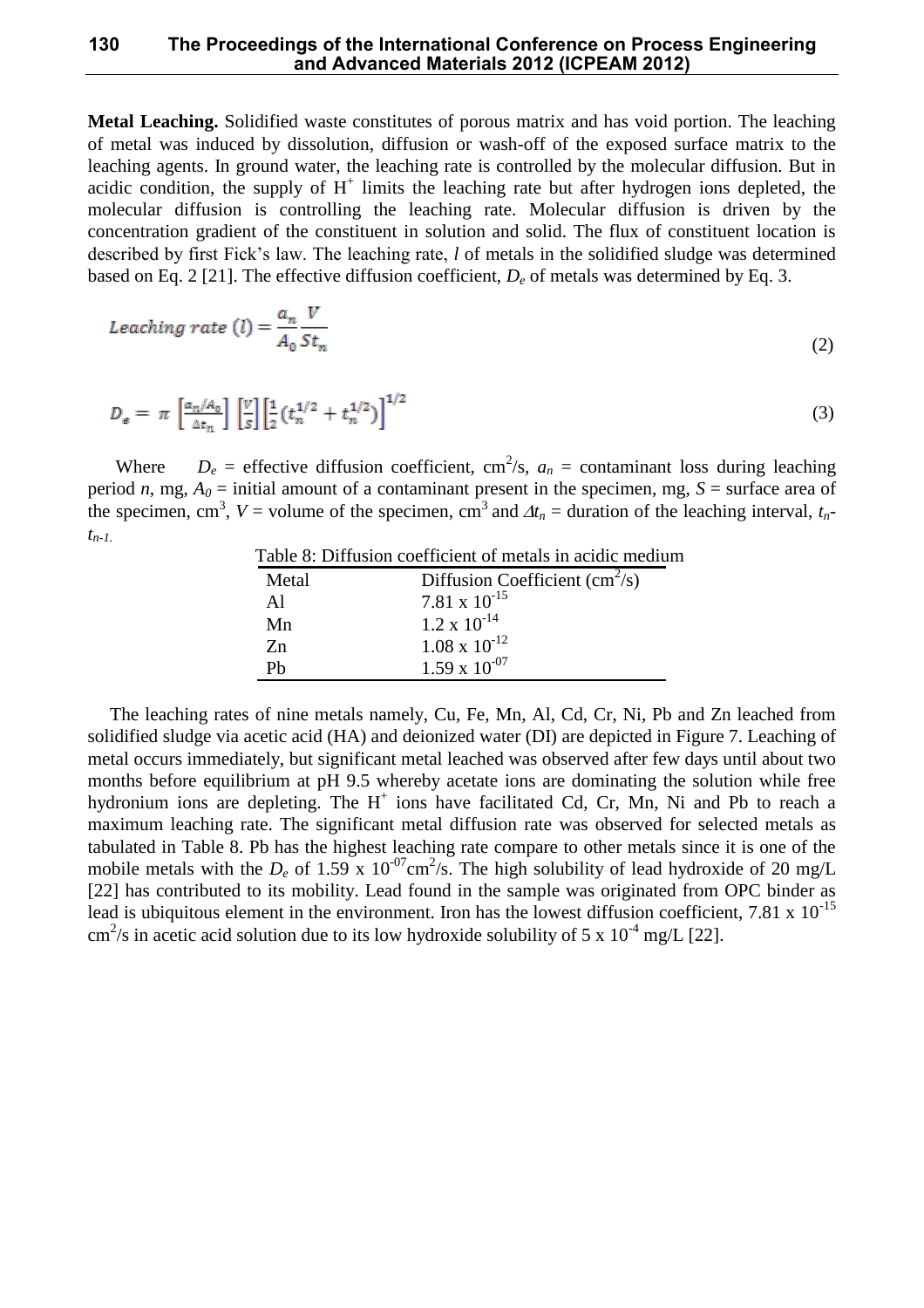

Fig. 7: Metal leaching rate (a) Cu, Mn and Fe (b) Al, Cd and Cr and (c) Ni, Pb and Zn

#### **Conclusions**

As a conclusion the organic compounds found in the solidified sludge were in form of linear or branched aliphatic hydrocarbons with long carbon chain of Carbon 15 to Carbon 64, which was quite resistant to decomposition due to heavier hydrocarbon group origin. The leachate of solidified petroleum sludges were composed of cyclic siloxane or acid ester as a derivative product of leached silica reaction with hydrocarbons since silica has high affinity toward reverse charges and carboxylic acid reaction on hydrocarbons. Abundant silica from cement hydration products facilitates the formation of cyclic siloxane.

Metal leachability in acid medium depends on its metal hydroxide solubility. Lead has high mobility for leaching activity as shown by higher effective diffusion coefficient compared to other metals due to its high hydroxide solubility. Metals in the sludge were immobilized by OPC with minimum leachability values released into acidic medium.

#### **Acknowledgements**

The authors would like to thank to the IPG, University of Malaya and Universiti Teknologi PETRONAS that provide funds and sponsorship for the financial supports, as well as refinery WWTP and Lafarge Malaysia which provides sludge and binder materials for the research works.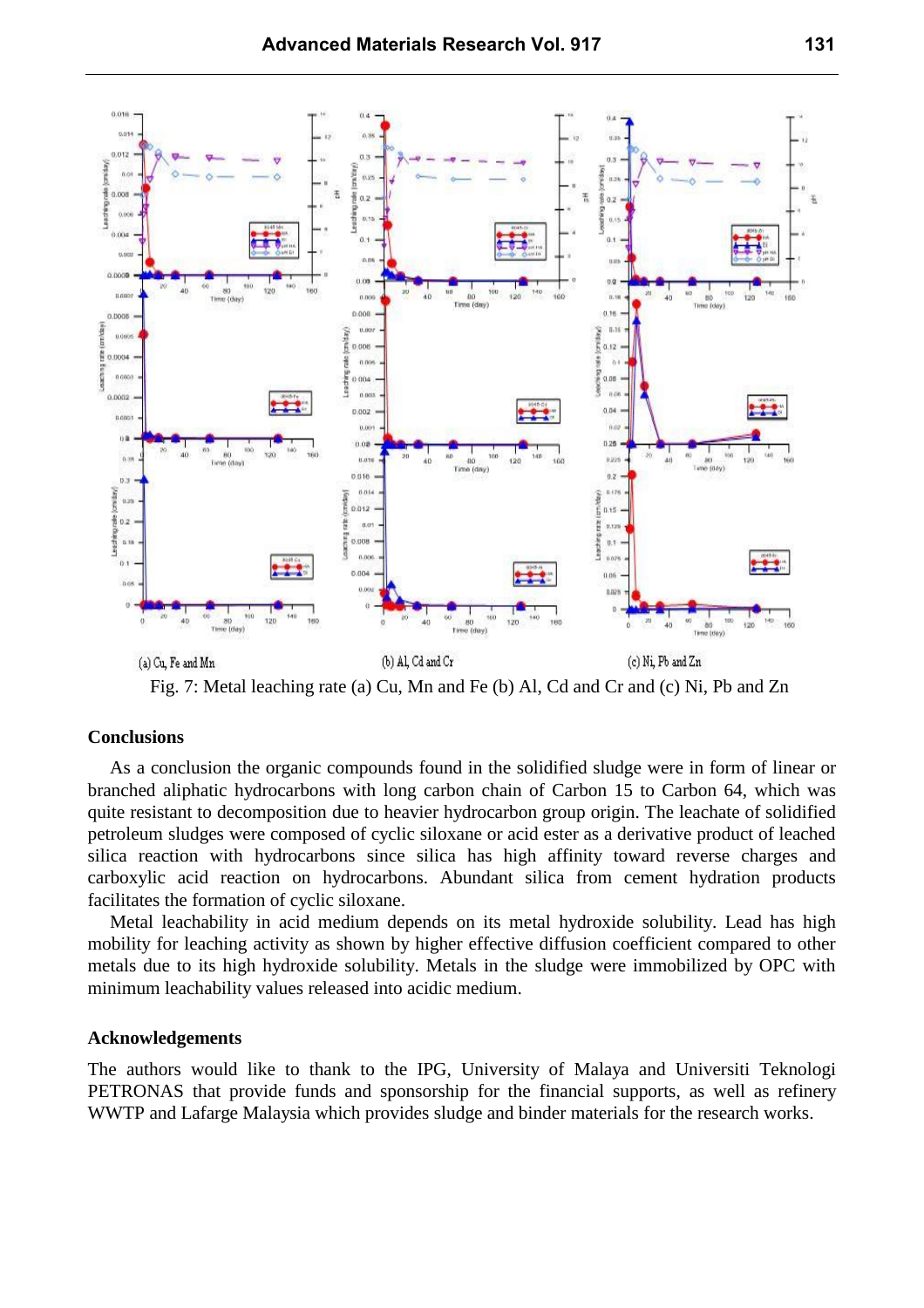## **References**

- [1] European Union, Restriction of Hazardous Substance Directive (RoHS) 2002/95/EC. Official J of the European Union, L/37 (2003) 19-23.
- [2] R.C. Prince, Crude Oil Biodegradation, Encyclopedia of Environmental Analysis and Remediation, Wiley, New York, 1988.
- [3] IPPC Bureau, Reference Document on Best Available Techniques for Mineral Oil and Gas Refineries Reference Document on Best Available Techniques for Mineral Oil and Gas Refineries, Integrated Pollution Prevention and Control, Spain, 2001.
- [4] A. Al-Futaisi, A. Jamrah, B. Yaghi and R. Taha, Assessment of alternative management techniques of tank bottom petroleum sludge in Oman. Hazar Mater, 141: 557-564. DOI: 10.1016/j.hazmat.2006.07.023.
- [5] Department of Environment, Environmental Quality Act 1974 (Act 127), E.Q. (Scheduled Waste) Regulation 2005, amendment P.U. (A) 294/2005, Percetakan Nasional Malaysia Berhad, 2005.
- [6] T.L. Potter, Analysis of Petroleum Contaminated Soil and Water: An Overview, in: E.J Calabrese and P.T. Kostecki (Eds.), Principles and Practices for Petroleum Contaminated Soils, Lewis Publisher, 1992, pp. 1-14.
- [7] APHA, 2540G Total, Fixed and Volatile Solid in Solid and Semisolid Sample, Standard Method for the Analysis of Water and Wastewater,  $20^{th}$  Ed., Washington, D.C., 1990, pp. 2-59.
- [8] APHA, 5520E Oil and Grease Extraction Method for Sludge Sample Standard, Method for the Analysis of Water and Wastewater, 20<sup>th</sup> ed., Washington, D.C., 1990, pp. 5-39.
- [9] USEPA, 1996. 8260b Volatile Organic Compounds by Gas Chromatography/Mass Spectrometry (GCMS), Rev 2, SW-846 Test Methods for Evaluating Waste, Physical/Chemical, http://www.epa.gov/osw/hazard/testmethods/sw846/online/8\_series.htm
- [10]APHA, 3030E Nitric Acid Digestion, Standard Method for the Analysis of Water and Wastewater,  $20^{th}$  Ed., Washington, D.C., 1990, pp. 3-8.
- [11]USEPA, 3570 Microscale Solvent Extraction, Rev 0, SW-846 Test Methods for Evaluating Waste, Physical/Chemical. http://www.epa.gov/osw/hazard/test methods/sw846/online/3\_series.htm
- [12]American Nuclear Soceity, ANSI/ANS 16.1-2003 Measurement of the Leachability of Solidified Low-Level Radioactive Wastes by a Short Term Procedure. La Grande Park, IL, 2003.
- [13] J. Pawliszyn and R.P. Belardi, The application of chemically modified fused silica fibers in the extraction of organics from water matrix samples and their rapid transfer to capillary columns. Water Pollution Res*,* 24 (1989) 179-191.
- [14]Z. Abdullah Munir, S. Nor'ashikin and N.H. Mamat Ghani, Application of solid phase microextraction (SPME) in profiling hydrocarbons in oil spill cases. Malaysian J. Of Anal Sciences, 12 (2008) 46-52.
- [15]Supelco, Solid Phase Microextraction: Theory and Optimization of Conditions, Bulletin 923, Sigma Aldrich Co., 1998, pp: 1-5.
- [16] USEPA, 8270d Semivolatile for Organic Compounds by Gas Chromatography/Mass Spectrometry (GCMS), Rev. 4, SW-846 Test Methods for Evaluating Waste, Physical/ Chemical, 2007, http://www.epa.gov/osw/hazard/testmethods/online/8\_series.htm